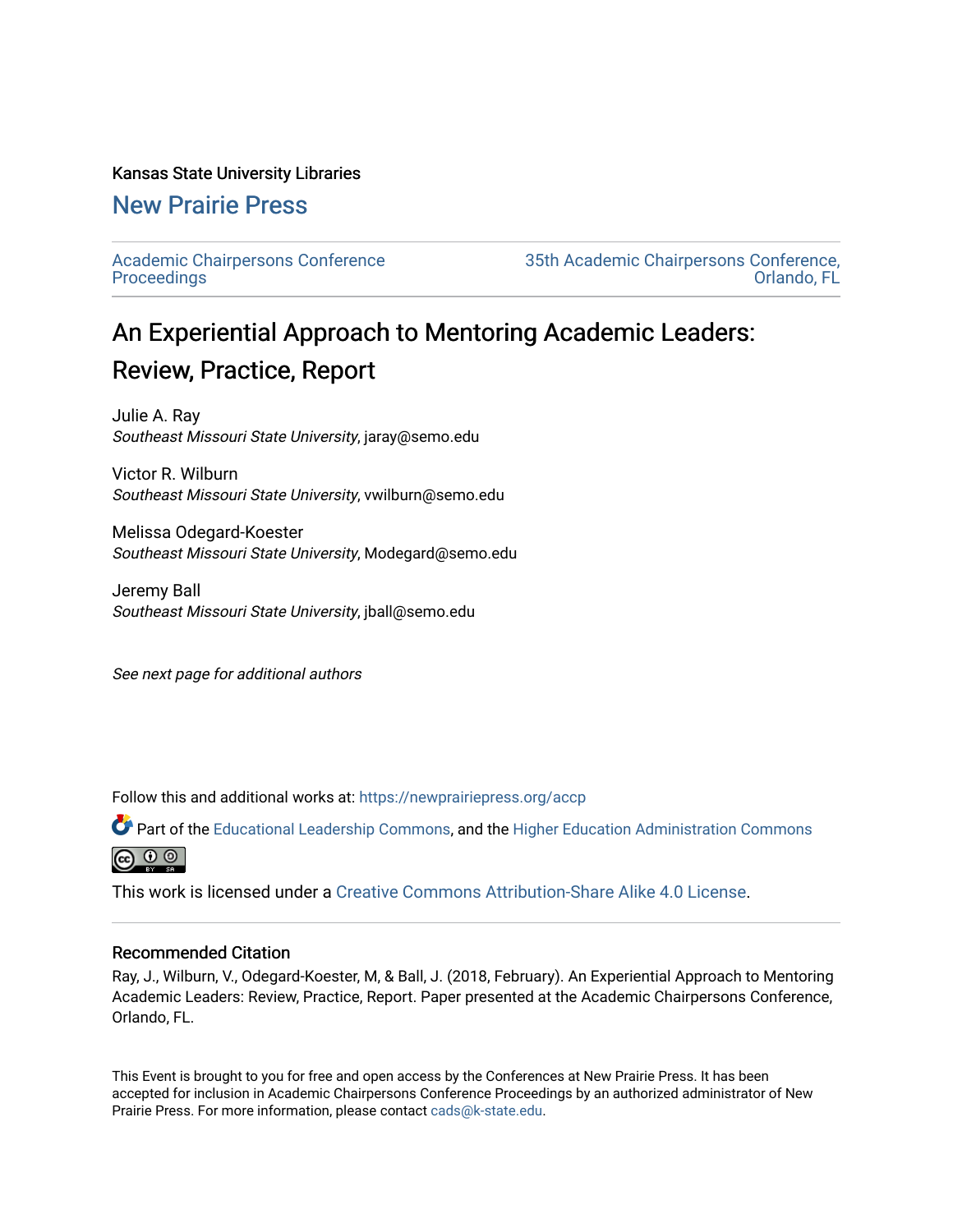### Presenter Information

Julie A. Ray, Victor R. Wilburn, Melissa Odegard-Koester, and Jeremy Ball